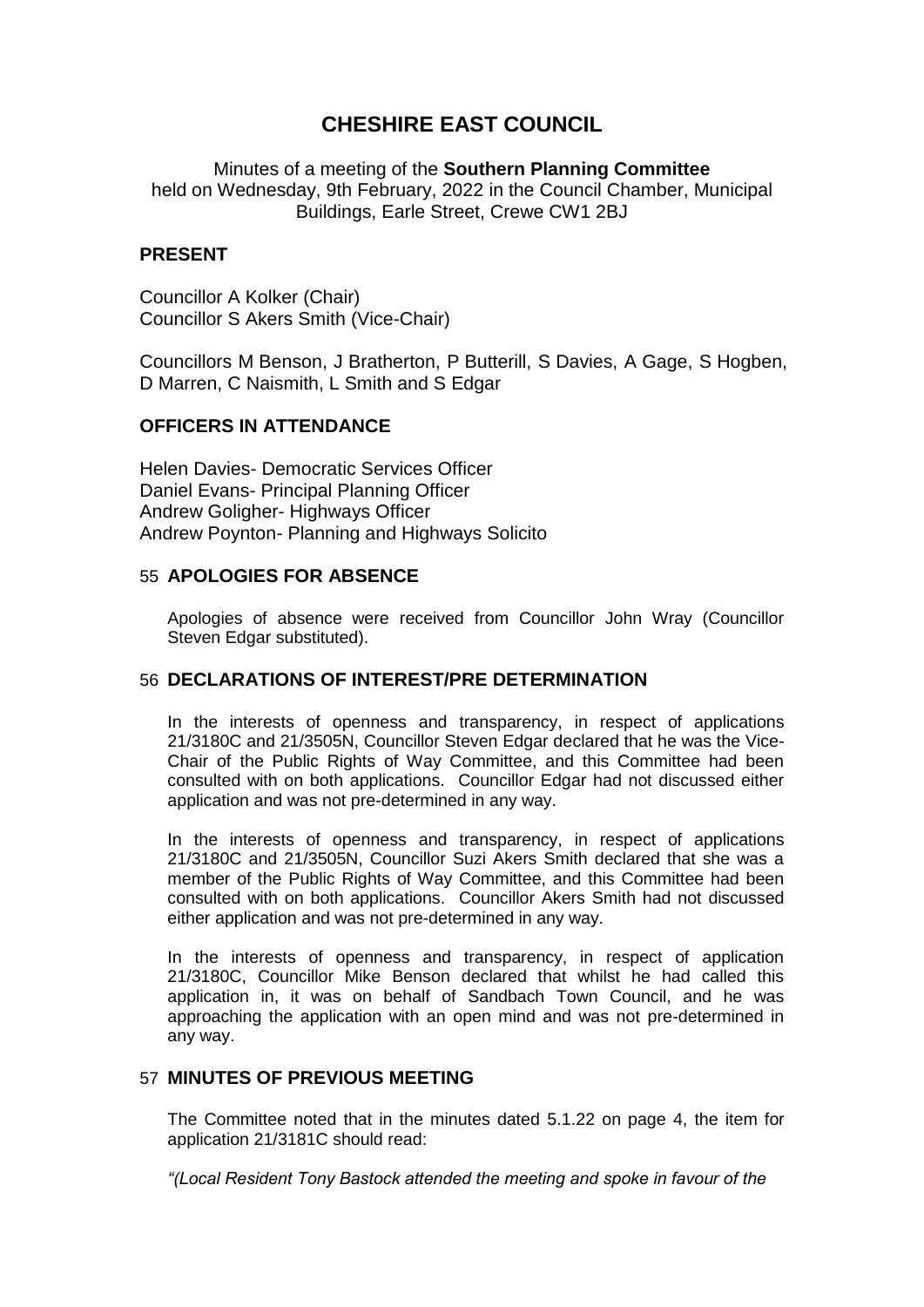*application.)"*

RESOLVED:

That subject to the changes above, the minutes of the meeting held on 5 January 2022 be approved as a correct and accurate record and be signed by the Chair.

#### 58 **PUBLIC SPEAKING**

RESOLVED: That the public speaking procedure be noted.

## 59 **21/3180C - DINGLE FARM, DINGLE LANE, SANDBACH, CHESHIRE, CW11 1FY: REPAIR AND ALTERATION OF EXISTING FARMHOUSE AND CONSTRUCTION OF GARAGE; CONVERSION AND EXTENSION OF BARN AND OUTBUILDING TO FORM DWELLING AND GARAGE/GARDEN ROOM, DEMOLITION OF GARAGE AND CONSTRUCTION OF DWELLING**

Consideration was given to the above application.

(Local Resident Tony Bastock attended the meeting and spoke in favour of the application.)

#### RESOLVED:

That, for the reasons set out in the report, the application be APPROVED subject to the following conditions and a Section 106 Agreement to secure offsite habitat enhancement, management and monitoring:

- 1) Time limit
- 2) Approved plans
- 3) Submission of details of materials
- 4) Submission of a Phase 1 contaminated land survey and mitigation and remediation if required
- 5) Tree protection measures
- 6) Landscaping and boundary treatments
- 7) Implementation of landscaping and boundary treatments
- 8) Hours of construction, Mon to Fri 8am to 6pm, Sat 9am to 2pm, no working on Sundays or public holidays
- 9) Submission of details of any piling operations
- 10) Submission finished ground and floor levels
- 11) Submission of details of works to windows and doors (farmhouse and barn)
- 12) Full schedule of internal works (farmhouse and barn)
- 13) Full photographic survey (farmhouse and barn)
- 14) All fascias, barge and verge boards to be timber
- 15) Full details of new internal doors, surrounds, flooring and skirting boards (farmhouse and barn)
- 16) All rainwater goods to be in cast metal painted black (farmhouse and barn)
- 17) Construction management plan
- 18) Programme of archaeological works
- 19) Submission of details of external lighting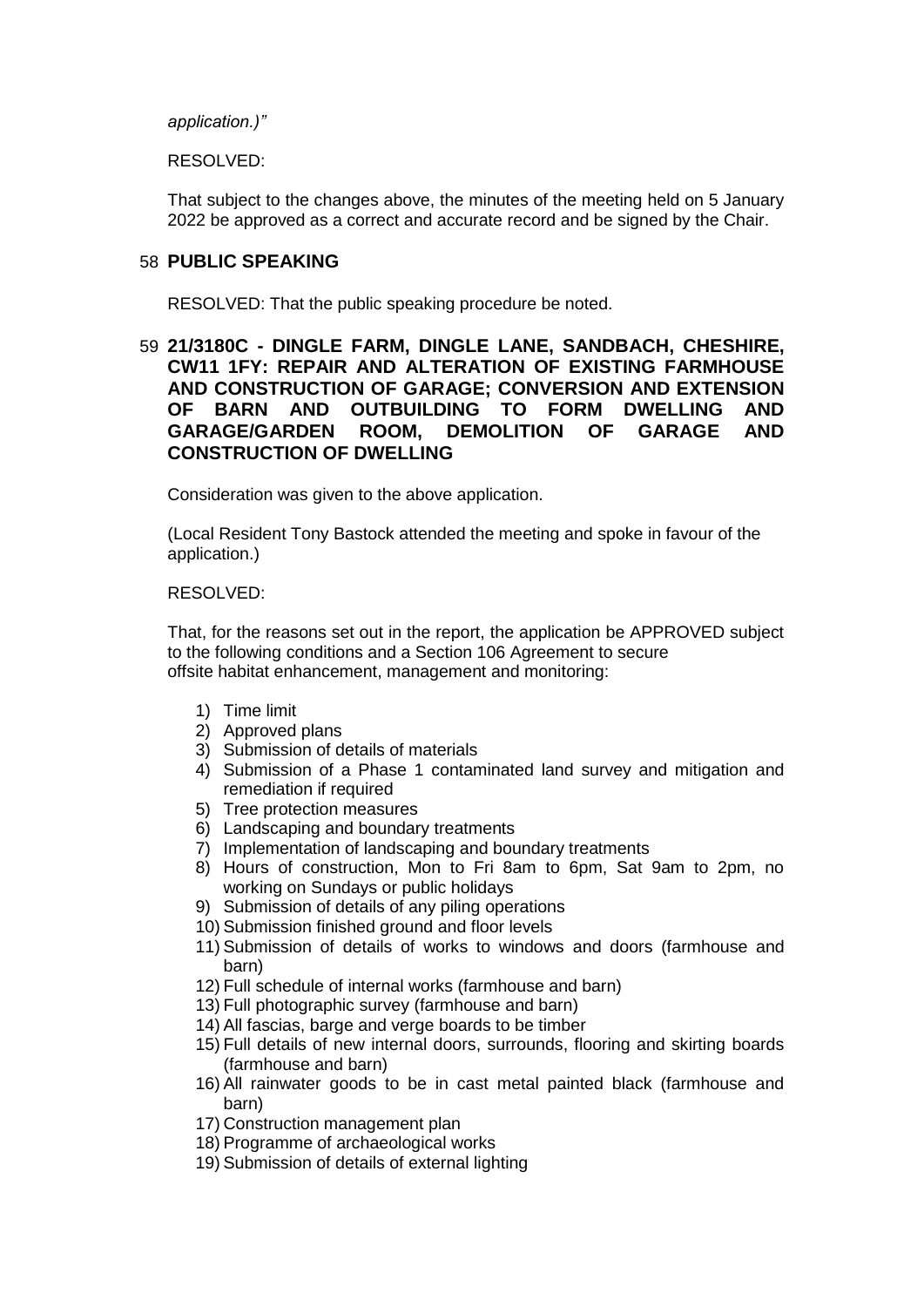- 20) Development carried out in accordance with recommendations within the Supplementary Bat Survey
- 21) Updated Badger survey prior to commencement of development
- 22) Submission of an ecological enhancement strategy (provision of bird boxes, gaps for hedgehogs etc.)
- 23) Submission of a landscape management plan for on-site landscape works
- 24) Removal of PD rights for barn conversion and the proposed dwelling
- 25) Submission of a plan showing bin and secure cycle storage
- 26) External window frames on all new buildings recessed by a minimum of 100mm
- 27) Sample panel showing colour, texture, facebond and pointing for both new and restored buildings to be submitted; and
- 28) Submission of a schedule of doors to be altered, replaced, removed or reused on the listed buildings
- 29) Submission of a structural report setting out the existing condition of listed buildings and proposed works for restoration, including a repair schedule with a timetable for works to be undertaken
- 30) All demolition work to be carried out by hand
- 31) Only ground works and foundations of new buildings shall be undertaken until the approved schedule of works to the listed structures have been substantially completed
- 32) Notification of completion of works to the listed structures to the LPA in order that they can be inspected
- 33) Details of gates and fences to be submitted
- 34) Notwithstanding any details within the reports and plans, no insulation is approved for the walls to the listed farmhouse

In order to give proper effect to the Committee's intentions and without changing the substance of the decision, authority is delegated to the Head of Development Management, in consultation with the Chair (or in his absence the Vice Chair) of Southern Planning Committee, to correct any technical slip or omission in the wording of the resolution, between approval of the minutes and issue of the decision notice.

Should the application be subject to an appeal, the following Heads of Terms should be secured as part of any S106 Agreement:

1) To secure the offsite habitat enhancement, management and monitoring works for a period of 30 years

## 60 **21/3505N - THE PARKES, MONKS LANE, AUDLEM, CHESHIRE, CW3 0HP: CHANGE OF USE FROM USE CLASS C3 (RESIDENTIAL) TO SUI GENERIS (WEDDING VENUE) AND ASSOCIATED PARKING.**

Councillor Mike Benson gave his apologies and left the meeting at this point.

Consideration was given to the above application.

(Local Resident David Sandiford attended the meeting and spoke against the application, Agent for the Applicant Katie Shoosmith attended the meeting and spoke in favour of the application.)

RESOLVED: